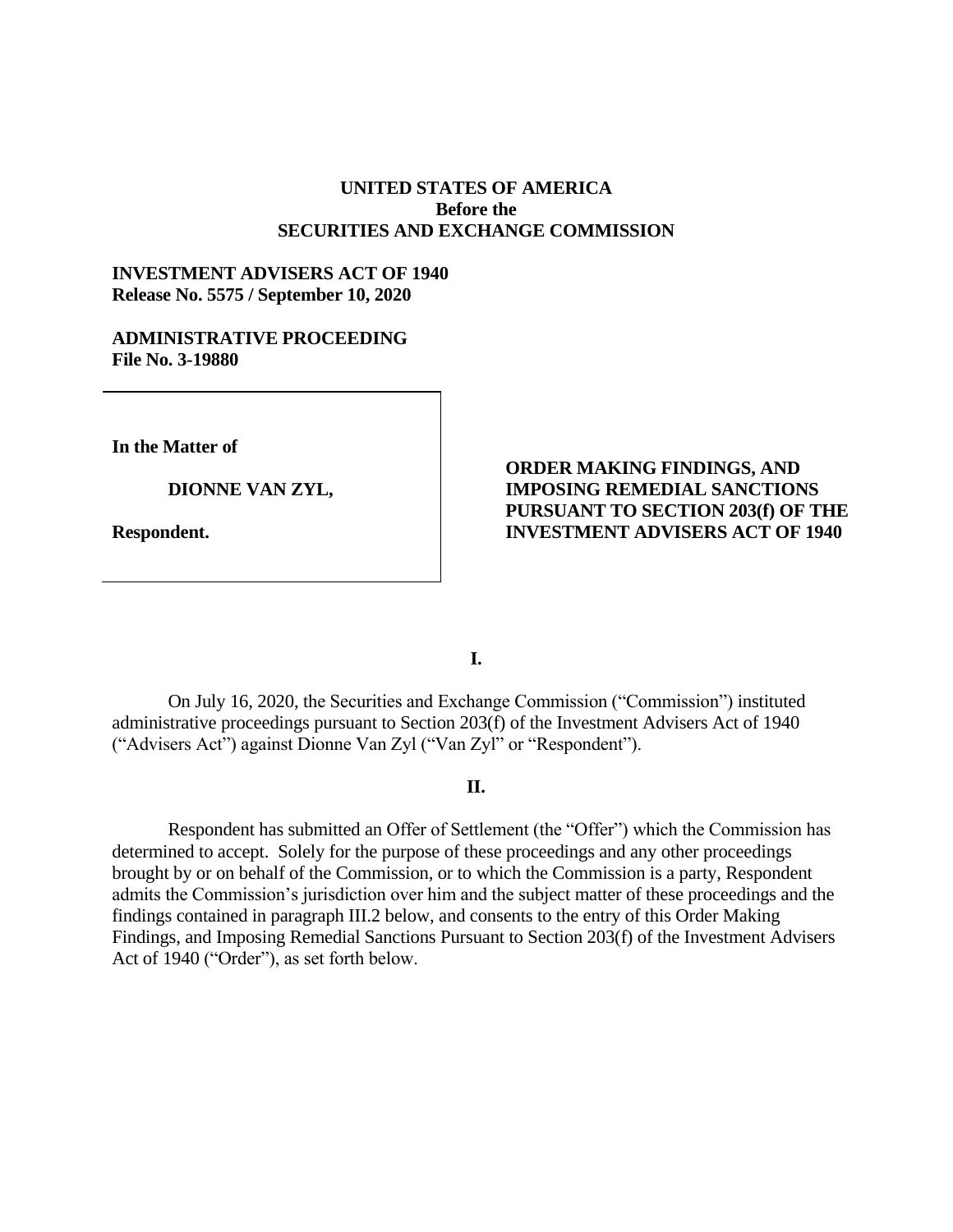On the basis of this Order and Respondents' Offers, the Commission finds that:

1. Respondent previously owned and controlled several companies, including OnCue Technologies, LLC, Sanctuary Capital, LLC, Niche Market Investments, LP, and Doron Capital, LLC. Respondent also previously held a position as senior Elder at a suburban Atlanta church. Respondent, age 56, is a resident of Alpharetta, GA.

2. On May 27, 2020, a judgment was entered by consent against Respondent permanently enjoining him from future violations of Section 17(a) of the Securities Act of 1933 ("Securities Act"), Section 10(b) of the Exchange Act and Rule 10b-5 thereunder, and Sections 206(1), 206(2) and 206(4) of the Advisers Act and Rule 206(4)-8 thereunder, in the civil action entitled Securities and Exchange Commission v. Dionne Van Zyl Civil Action Number 1:20-CV-863-WMR, in the United States District Court for the Northern District of Georgia.

3. The Commission's complaint alleged that, from 2013 to 2019, Respondent used his position of trust as a church Elder to form investment advisory relationships with dozens of congregants. Van Zyl allegedly invested \$23.5 million of his clients' funds into his own failing start-up companies, and also used clients' funds for high-frequency forex trading without disclosing how he was using their funds or the associated investment risks. As alleged, Van Zyl also failed to fully disclose his compensation. While his clients lost most of their investment funds as a result of his trading activities, Van Zyl collected nearly \$3 million in undisclosed fees, commissions, and other compensation.

### **IV.**

In view of the foregoing, the Commission deems it appropriate and in the public interest to impose the sanctions agreed to in Respondent's Offer.

Accordingly, it is hereby ORDERED, pursuant to Section 203(f) of the Advisers Act, that Respondent be, and hereby is, barred from association with any broker, dealer, investment adviser, municipal securities dealer, municipal advisor, transfer agent, or nationally recognized statistical rating organization.

Any reapplication for association by the Respondent will be subject to the applicable laws and regulations governing the reentry process, and reentry may be conditioned upon a number of factors, including, but not limited to, compliance with the Commission's order and payment of any or all of the following: (a) any disgorgement or civil penalties ordered by a Court against the Respondent in any action brought by the Commission; (b) any disgorgement amounts ordered against the Respondent for which the Commission waived payment; (c) any arbitration award